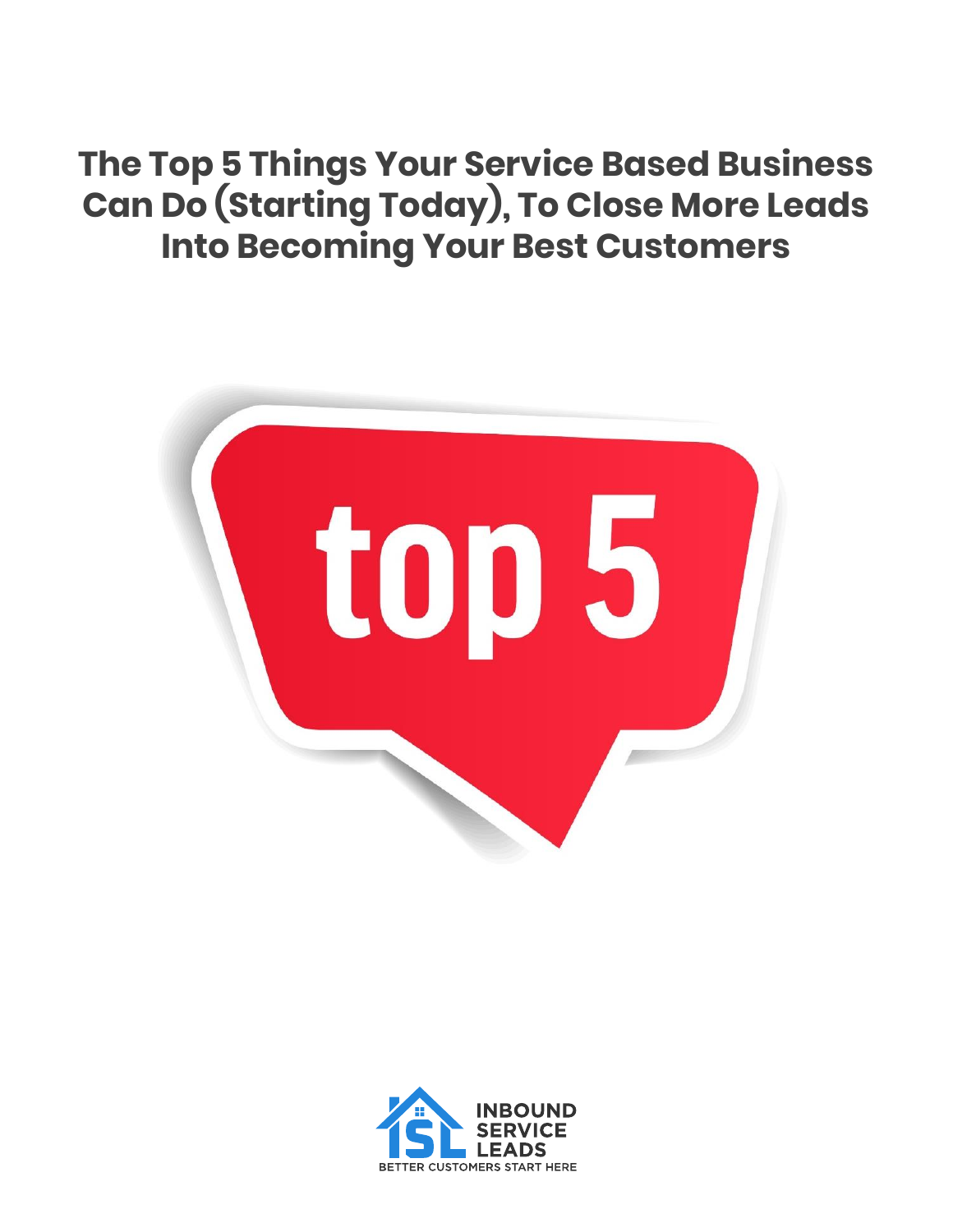### The Top 5 Things Your Service Based Business Can Do (Starting Today), To Close More Leads Into Becoming Your Best Customers

There's a lot that goes into running a successful home service business, and we know it's anything but easy. With all of the "business" things you need to manage (operations, HR, sales and marketing etc.), it's easy to get overwhelmed. Sometimes it's the "little things" that lead to the greatest returns.

We've seen a handful of practices that (when implemented), consistently help our clients to radically increase returns on their marketing efforts, and I'm sure these will help you as well.

**The 5 tips outlined below, will lead you to fuller pipelines, and greater profits. Let's get started.**



### Answer The Phone 100% Of The Time

Make sure you have someone answering the phones and turning inquiries into appointments 24x7. More than that, make sure everyone is fully trained on how to address key questions, and on how to get any and all necessary information from your prospects.

If you're not able to have someone from your company available to answer calls 24/7, consider hiring an answering service to capture the calls when your team is unavailable.

#### **A few points to consider:**

Most people won't leave a message (another reason why you want to answer 100% of calls) - but if they do, you must call them back ASAP. The longer you wait to return their call, the more likely they are to find another contractor to complete their job.

*Bonus Tip: Record and review your calls to make sure your front desk team isn't killing your chances of winning new jobs (which happens more often than you might think). Train your team on how to handle price inquiries, and on all of the information that they should collect on that first call. And obviously, make sure they understand the importance of being kind and professional when speaking to prospects.*

*Focus on improving this simple aspect of your business, and you may convert 20-30% more inbound inquiries into quote requests, and ultimately customers.*

*Your front desk staff is a critical part of your sales team, and you should make sure they know that. Most receptionists don't realize what's involved, and how much marketing and effort goes into generating those calls. It's on you as the business owner to make them aware, and to coach them to improve call handling.*

*If your system doesn't already have call recording, you should definitely look into a system that does. This step is so crucial, that we include it in all of our Inbound Service Leads marketing systems.* 2





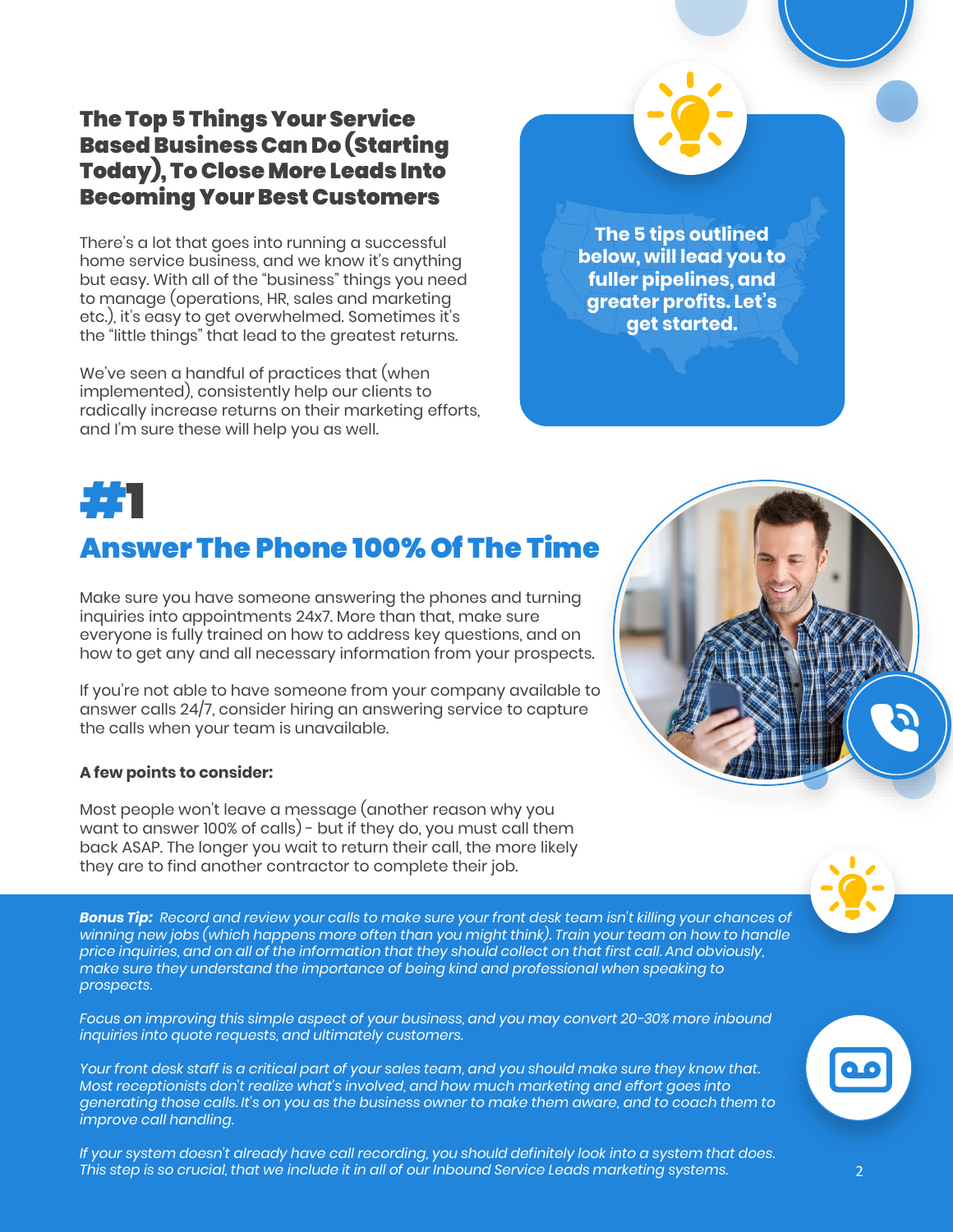

# #2

### Don't Assume The Prospect Knows What Makes You Better

Many times, prospects call more than one contractor to get a competitive quote. Our contractors most often prefer to be the best in the business - meaning they focus on quality workmanship over price - so it's important to be able to tell your prospects why your work is worth the price.

Our belief is that **you're better off being one of the more expensive providers in your market -** because that means you never have to cut corners on projects or compromise quality. Our contractors are in this for the long haul, and you can't grow a business doing sub-par work.



Remember, the client most likely knows very little about what a "good job" looks like, so take the time to educate them. In many cases, your competitors aren't doing this, so it will make you stand out from the crowd.

How the prospect feels about you and your business, will trump any price difference when they go to award the job. Make sure they know you're in their corner and are looking out for their best interests.

You'll notice that we take an education-based approach with our business as well, and provide value long before we start working with many of our clients. It's part of the reason why many of our clients have been with us for years - because we care about their results, and they know we're in this together.



### Uncover The Emotional Aspects Of The Job

You should take the time to uncover how the prospect feels about the project. Why are they calling you? What keeps them up at night about this - or what pain has this job created in their lives? And more importantly, how you can help them alleviate it?

#### **Be empathetic and share stories of similar situations you've worked with customers on. Let them know you understand and relate with them.**



Share results of other customers you've worked with through similar projects – and let them know about the outcomes on an emotional basis. Get them envisioning the same results for themselves. Or on the other side - perhaps they're thrilled about the project. Maybe it's something they've been wanting to do or have for a while, and they've finally saved up the money to get it done.

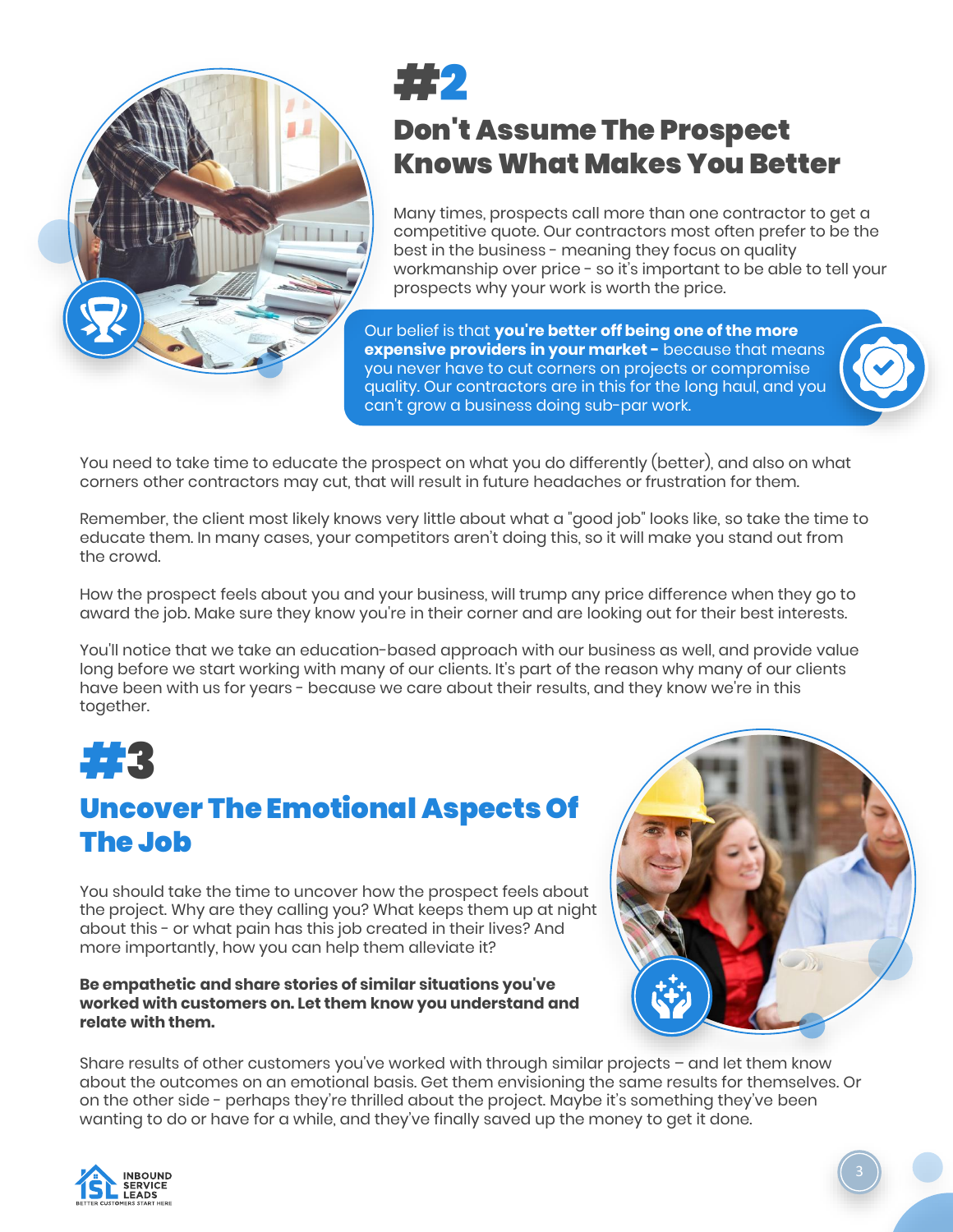

This is great - so find out exactly what makes them excited about the project and why it's important to them on an emotional level.

And that leads us to the next, related point…

# #4

### Listen And Let The Prospect Know You Heard And Understand Them **Completely**

This may seem really simple, but we've witnessed many contractors who just show up, deliver the pitch, and are only focused on what they need to say. This happens a lot when estimators are busy – and it isn't a great experience for anyone.

A great way to show prospects that you're listening (and actually hearing what they're saying), is to repeat what they said back to them. This will also help to ensure that there aren't any miscommunications or misunderstandings on the project.



The prospect just wants to know you've heard them, and that you're taking into account what they're sharing - which should be a no-brainer.

Use what the prospect says directly in your response and proposals. Work back in the specifics of the project that they requested or mentioned word for word. The more personal, and the more specific you can be in your proposal, the better.

And don't assume the prospect knows you're listening. Repeat back to them what you heard and understood - make sure they can feel that you're trying to make sure you're both 100% aligned and on the same page.

This goes a long way toward winning the job. And speaking of winning the job - #5 is to...





### Set Clear Expectations And Outline Your Process

Doing so helps when the prospect becomes a customer. They're agreeing to the process from the start, so they know exactly what to expect. It also helps to get them feeling like you're already working together and will help to push them towards choosing you.

This is another one that seems obvious, but very few contractors are leveraging this. You need to walk them through exactly what happens when they choose you.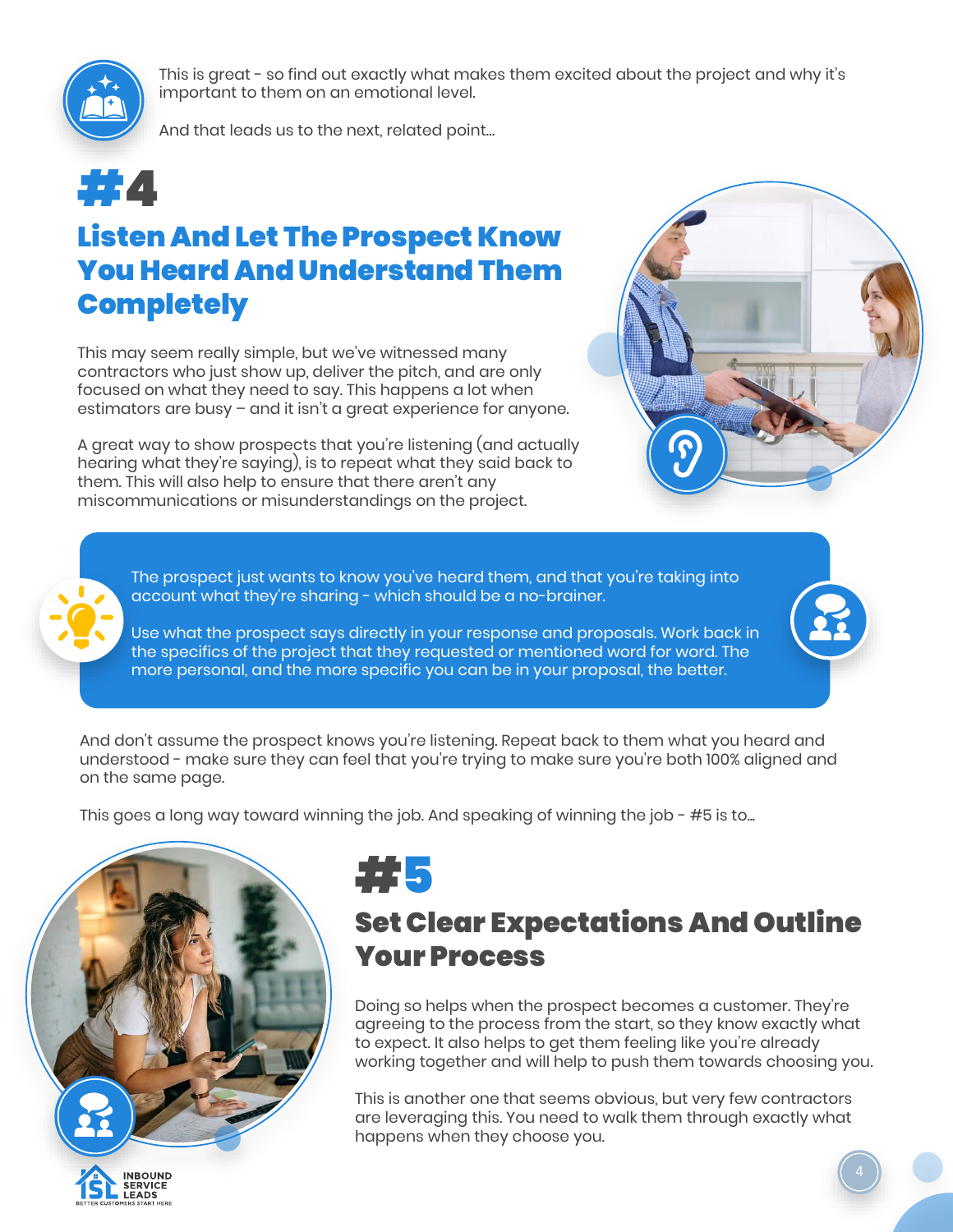Let them know you have a process and get them envisioning working with you.

As you explain your process, this helps them to realize you've done this a time or two, and you're prepared to deal with things in a streamlined manner.

Remember, one of a prospect's biggest fears is often built around horror stories they've heard from family and friends who have had similar work done. Your job is to get them to change their vision of how the project will go if they choose to work with you.





**These points are game changers for many contractors. When you combine these two things with the points mentioned above, you're sure to grow your business and become more successful in your market.** 

## Bonus 1

### Get Online Reviews And Use Them Everywhere

It's a simple fact that your prospects are more likely to call you (and to choose you for their project), if you have more (and better), reviews than your competitors.

On the other hand, if you have only a few reviews (or negative reviews), you most likely won't get the call - and you won't even get a chance to bid on the job.

Getting reviews isn't hard - you just have to ask your happy customers for them, and then make it really easy for them to leave one. This is super important.





We have tools to help you accelerate this activity, so if you're interested, feel free to book a call to speak with a member of our team - but no matter what, start asking for reviews from your happy customers today.

## Bonus 2

### Remarketing - The Game Changer

This is a must, so don't skip this step. It's the easiest way to turn lookie-loos into quote requests, and then to turn those prospects into customers. Seriously, if you want to win - don't skip this step.

When prospects see your business online, they may (or may not), be in a place where they can take action on it (meaning they may not be able to (or want to), call you right in that moment. If you don't remarket to them, they'll most likely forget about you.